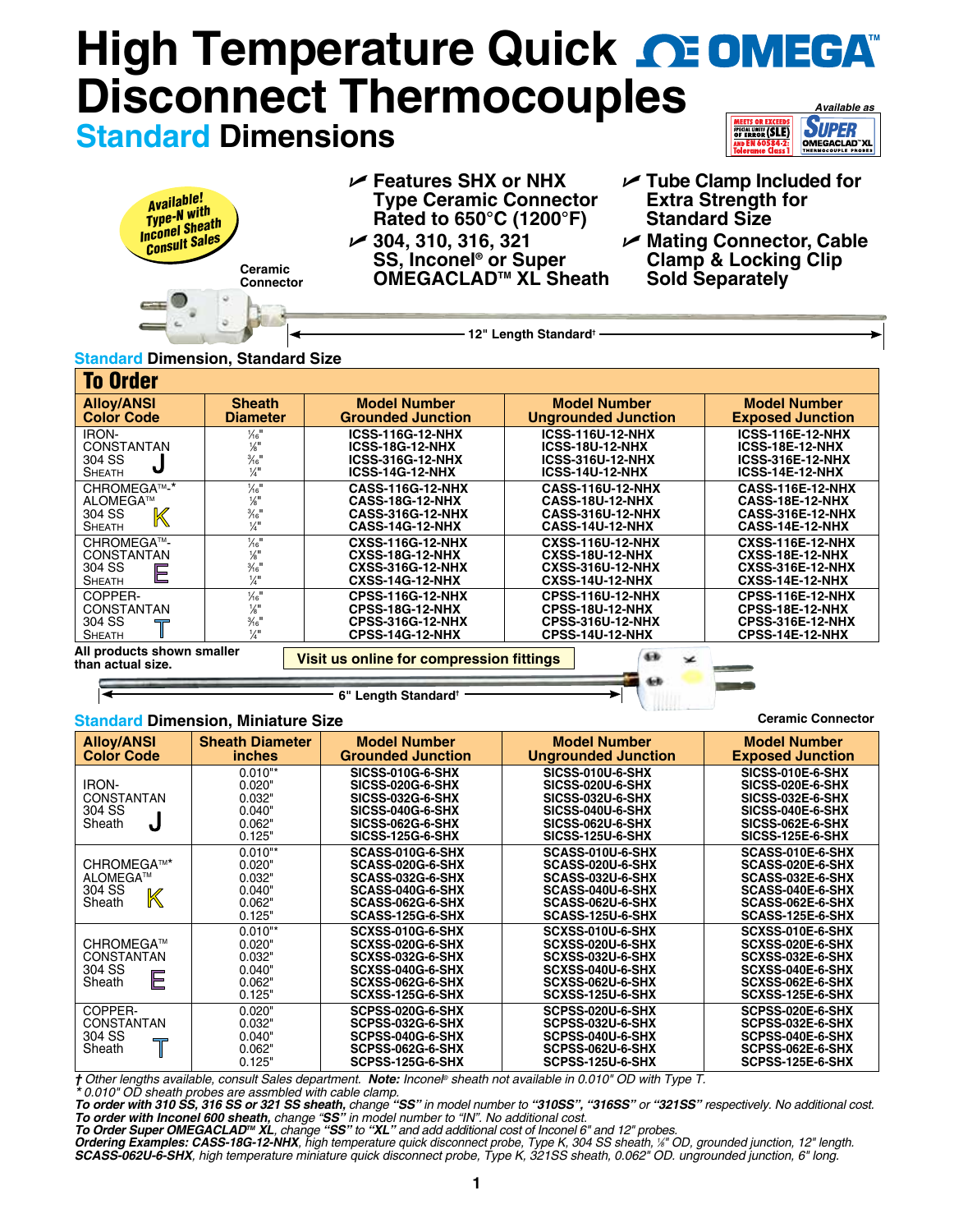# **High Temperature Quick <b>CE OMEGA Disconnect Thermocouples** *Available as* **SUPER Metric Dimensions SPECIAL LIMITS (SLE)**

| <b>Available!</b><br>Available<br>Type-N with<br>Inconel Sheath<br>Consult Sales<br>Ceramic<br><b>Connector</b> | $\mathcal{V}$ Features SHX or NHX<br><b>Type Ceramic Connector</b><br>Rated to 650°C (1200°F)<br>$\swarrow$ 304, 310, 316, 321<br><b>SS, Inconel<sup>®</sup> or Super</b><br><b>OMEGACLAD™ XL Sheath</b> | $\sqrt{ }$ Tube Clamp Included for<br><b>Extra Strength for</b><br><b>Standard Size</b><br><b>⊿ Mating Connector, Cable</b><br><b>Clamp &amp; Locking Clip</b><br><b>Sold Separately</b> |
|-----------------------------------------------------------------------------------------------------------------|----------------------------------------------------------------------------------------------------------------------------------------------------------------------------------------------------------|------------------------------------------------------------------------------------------------------------------------------------------------------------------------------------------|
| ia Dimancian, Ctandard Ciza                                                                                     | 2" Length Standard <sup>+</sup>                                                                                                                                                                          |                                                                                                                                                                                          |

# **Metric Dimension, Standard Size**

| <b>To Order</b><br><b>Alloy/ANSI</b><br><b>Color Code</b>       | <b>Sheath Diameter</b><br><i>inches</i> | <b>Model Number</b><br><b>Grounded Junction</b>                                                              | <b>Model Number</b><br><b>Ungrounded Junction</b>                                                     | <b>Model Number</b><br><b>Exposed Junction</b>                                                        |
|-----------------------------------------------------------------|-----------------------------------------|--------------------------------------------------------------------------------------------------------------|-------------------------------------------------------------------------------------------------------|-------------------------------------------------------------------------------------------------------|
| IRON-<br><b>CONSTANTAN</b><br>304 SS<br>J<br><b>SHEATH</b>      | 1.5<br>3.0<br>4.5<br>6.0                | <b>ICSS-M15G-300-NHX</b><br><b>ICSS-M30G-300-NHX</b><br><b>ICSS-M45G-300-NHX</b><br><b>ICSS-M60G-300-NHX</b> | <b>ICSS-M15U-300-NHX</b><br><b>ICSS-M30U-300-NHX</b><br><b>ICSS-M45U-300-NHX</b><br>ICSS-M60U-300-NHX | <b>ICSS-M15E-300-NHX</b><br><b>ICSS-M30E-300-NHX</b><br><b>ICSS-M45E-300-NHX</b><br>ICSS-M60E-300-NHX |
| CHROMEGA™-<br>ALOMEGA™*<br>304 SS<br>K<br><b>SHEATH</b>         | 1.5<br>3.0<br>4.5<br>6.0                | CASS-M15G-300-NHX<br>CASS-M30G-300-NHX<br>CASS-M45G-300-NHX<br><b>CASS-M60G-12-NHX</b>                       | <b>CASS-M15U-300-NHX</b><br><b>CASS-M30U-300-NHX</b><br><b>CASS-M45U-300-NHX</b><br>CASS-M60U-300-NHX | CASS-M15E-300-NHX<br><b>CASS-M30E-300-NHX</b><br>CASS-M45E-300-NHX<br>CASS-M60E-300-NHX               |
| CHROMEGA™-<br><b>CONSTANTAN</b><br>304 SS<br>Е<br><b>SHEATH</b> | 1.5<br>3.0<br>4.5<br>6.0                | <b>CXSS-M15G-300-NHX</b><br><b>CXSS-M30G-300-NHX</b><br><b>CXSS-M45G-300-NHX</b><br>CXSS-M60G-300-NHX        | <b>CXSS-M15U-300-NHX</b><br><b>CXSS-M30U-300-NHX</b><br><b>CXSS-M45U-300-NHX</b><br>CXSS-M60U-300-NHX | <b>CXSS-M15E-300-NHX</b><br>CXSS-M30E-300-NHX<br>CXSS-M45E-300-NHX<br>CXSS-M60E-300-NHX               |
| COPPER-<br><b>CONSTANTAN</b><br>304 SS<br><b>SHEATH</b>         | 1.5<br>3.0<br>4.5<br>6.0                | CPSS-M15G-300-NHX<br><b>CPSS-M30G-300-NHX</b><br><b>CPSS-M45G-300-NHX</b><br><b>CPSS-M60G-300-NHX</b>        | <b>CPSS-M15U-300-NHX</b><br><b>CPSS-M30U-300-NHX</b><br><b>CPSS-M45U-300-NHX</b><br>CPSS-M60U-300-NHX | CPSS-M15E-300-NHX<br>CPSS-M30E-300-NHX<br>CPSS-M45E-300-NHX<br><b>CPSS-M60E-300-NHX</b>               |
| All products shown<br>smaller than actual size.                 |                                         | Visit us online for compression fittings                                                                     | œ<br>z                                                                                                | --                                                                                                    |

### **6" Length Standard†**

# **Metric Dimension, Miniature Size**

| <b>Metric Dimension, Miniature Size</b>                      |                                              | <b>Ceramic Connector</b>                                                                                                                                                         |                                                                                                                                                                                  |                                                                                                                                                                                  |
|--------------------------------------------------------------|----------------------------------------------|----------------------------------------------------------------------------------------------------------------------------------------------------------------------------------|----------------------------------------------------------------------------------------------------------------------------------------------------------------------------------|----------------------------------------------------------------------------------------------------------------------------------------------------------------------------------|
| <b>Alloy/ANSI</b><br><b>Color Code</b>                       | <b>Sheath Diameter</b><br><i>inches</i>      | <b>Model Number</b><br><b>Grounded Junction</b>                                                                                                                                  | <b>Model Number</b><br><b>Ungrounded Junction</b>                                                                                                                                | <b>Model Number</b><br><b>Exposed Junction</b>                                                                                                                                   |
| <b>IRON-</b><br><b>CONSTANTAN</b><br>304 SS<br>J<br>Sheath   | $0.25*$<br>0.50<br>0.75<br>1.0<br>1.5<br>3.0 | <b>SICSS-M025G-150-SHX</b><br><b>SICSS-M050G-150-SHX</b><br><b>SICSS-M075G-150-SHX</b><br><b>SICSS-M100G-150-SHX</b><br><b>SICSS-M150G-150-SHX</b><br><b>SICSS-M300G-150-SHX</b> | <b>SICSS-M025U-150-SHX</b><br><b>SICSS-M050U-150-SHX</b><br><b>SICSS-M075U-150-SHX</b><br><b>SICSS-M100U-150-SHX</b><br><b>SICSS-M150U-150-SHX</b><br><b>SICSS-M300U-150-SHX</b> | <b>SICSS-M025E-150-SHX</b><br><b>SICSS-M050E-150-SHX</b><br><b>SICSS-M075E-150-SHX</b><br><b>SICSS-M100E-150-SHX</b><br><b>SICSS-M150E-150-SHX</b><br><b>SICSS-M300E-150-SHX</b> |
| CHROMEGA™-<br>ALOMEGA™ <sup>*</sup><br>304 SS<br>K<br>Sheath | $0.25*$<br>0.50<br>0.75<br>1.0<br>1.5<br>3.0 | <b>SCASS-M025G-150-SHX</b><br><b>SCASS-M050G-150-SHX</b><br>SCASS-M075G-150-SHX<br><b>SCASS-M100G-150-SHX</b><br><b>SCASS-M150G-150-SHX</b><br><b>SCASS-M300G-150-SHX</b>        | <b>SCASS-M025U-150-SHX</b><br><b>SCASS-M050U-150-SHX</b><br>SCASS-M075U-150-SHX<br>SCASS-M100U-150-SHX<br>SCASS-M150U-150-SHX<br>SCASS-M300U-150-SHX                             | SCASS-M025E-150-SHX<br>SCASS-M050E-150-SHX<br>SCASS-M075E-150-SHX<br>SCASS-M100E-150-SHX<br>SCASS-M150E-150-SHX<br>SCASS-M300E-150-SHX                                           |
| CHROMEGA™-<br><b>CONSTANTAN</b><br>304 SS<br>E<br>Sheath     | $0.25*$<br>0.50<br>0.75<br>1.0<br>1.5<br>3.0 | <b>SCXSS-M025G-150-SHX</b><br><b>SCXSS-M050G-150-SHX</b><br>SCXSS-M075G-150-SHX<br>SCXSS-M100G-150-SHX<br><b>SCXSS-M150G-150-SHX</b><br><b>SCXSS-M300G-150-SHX</b>               | SCXSS-M025U-150-SHX<br><b>SCXSS-M050U-150-SHX</b><br>SCXSS-M075U-150-SHX<br>SCXSS-M100U-150-SHX<br><b>SCXSS-M150U-150-SHX</b><br>SCXSS-M300U-150-SHX                             | SCXSS-M025E-150-SHX<br>SCXSS-M050E-150-SHX<br>SCXSS-M075E-150-SHX<br>SCXSS-M100E-150-SHX<br><b>SCXSS-M150E-150-SHX</b><br>SCXSS-M300E-150-SHX                                    |
| COPPER-<br><b>CONSTANTAN</b><br>304 SS<br>╦<br>Sheath        | 0.50<br>0.75<br>1.0<br>1.5<br>3.0            | <b>SCPSS-M050G-150-SHX</b><br><b>SCPSS-M075G-150-SHX</b><br>SCPSS-M100G-150-SHX<br>SCPSS-M150G-150-SHX<br>SCPSS-M300G-150-SHX                                                    | SCPSS-M050U-150-SHX<br>SCPSS-M075U-150-SHX<br><b>SCPSS-M100U-150-SHX</b><br>SCPSS-M150U-150-SHX<br>SCPSS-M300U-150-SHX                                                           | SCPSS-M050E-150-SHX<br>SCPSS-M075E-150-SHX<br>SCPSS-M100E-150-SHX<br>SCPSS-M150E-150-SHX<br>SCPSS-M300E-150-SHX                                                                  |

*† Other lengths available, consult Sales Department. Note: Inconel sheath not available in 0.25 mm OD with Type T. \* 0.25 mm OD sheath probes are assmbled with cable clamp.*

*To order with 310 SS, 316 SS or 321 SS sheath, change "SS" in model number to "310SS", "316SS" or "321SS" respectively. No add'l cost.*  To order with Inconel 600 sheath, change "SS" in model number to "IN", No additional cost.<br>To Order Super OMEGACLAD™ XL change "SS" to "XL" for additional cost to price of Inconel 150 and 300 mm probes.

*Ordering Examples: CASS-M300G-300-NHX, high temperature quick disconnect probe, Type K, 304 SS sheath, 3 mm OD, grounded junction, 300 mm length. SCASS-M150U-150-SHX, high temperature miniature quick disconnect probe, Type K, 321SS sheath, 1.5 mm OD, ungrounded junction, 150 mm long.*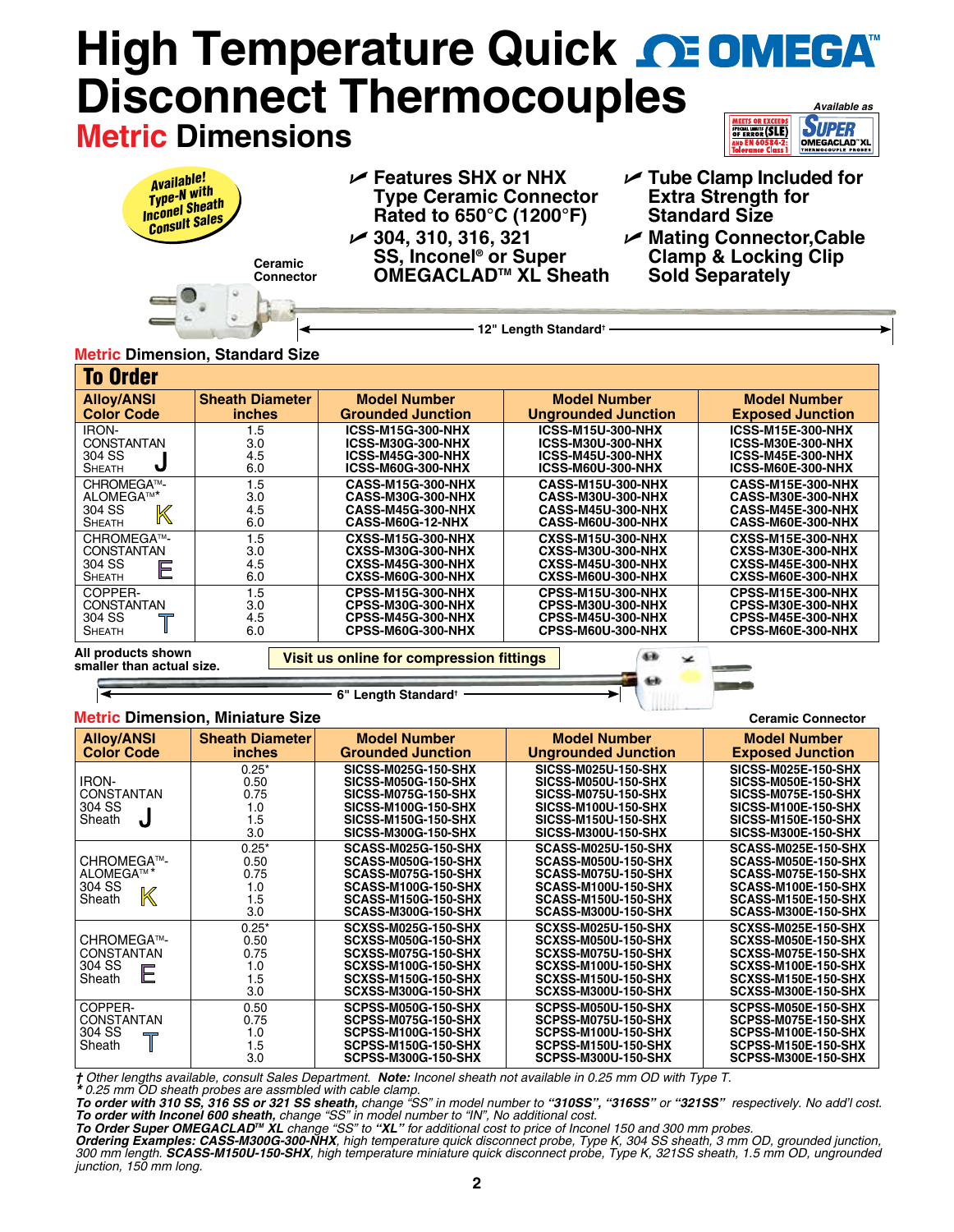

|  |  | <b>Standard ICSS-NHX Accessories</b> |
|--|--|--------------------------------------|
|--|--|--------------------------------------|

| <b>Alloy/ANSI</b><br><b>Color Code</b>                     | <b>Grounded Junction</b><br>Model No.                                                                  | <b>Ungrounded</b><br><b>Junction Model No.</b>                                                         | <b>Exposed Junction</b><br>Model No.                                                            | <b>Mating</b><br><b>Connector</b><br>Model No. | Cable<br><b>Clamp</b><br><b>Model No.</b> | <b>Safety</b><br><b>Clip</b><br>Model No. |
|------------------------------------------------------------|--------------------------------------------------------------------------------------------------------|--------------------------------------------------------------------------------------------------------|-------------------------------------------------------------------------------------------------|------------------------------------------------|-------------------------------------------|-------------------------------------------|
| <b>IRON-</b><br><b>CONSTANTAN</b><br>304 SS<br>υ<br>Sheath | <b>ICSS-116G-12-NHX</b><br><b>ICSS-18G-12-NHX</b><br><b>ICSS-316G-12-NHX</b><br><b>ICSS-14G-12-NHX</b> | <b>ICSS-116U-12-NHX</b><br><b>ICSS-18U-12-NHX</b><br><b>ICSS-316U-12-NHX</b><br><b>ICSS-14U-12-NHX</b> | <b>ICSS-116E-12-NHX</b><br>ICSS-18E-12-NHX<br><b>ICSS-316E-12-NHX</b><br><b>ICSS-14E-12-NHX</b> | NHX-J-F                                        |                                           |                                           |
| CHROMEGA™-*<br>ALOMEGA™<br>304 SS<br>Sheath                | <b>CASS-116G-12-NHX</b><br><b>CASS-18G-12-NHX</b><br><b>CASS-316G-12-NHX</b><br><b>CASS-14G-12-NHX</b> | <b>CASS-116U-12-NHX</b><br>CASS-18U-12-NHX<br><b>CASS-316U-12-NHX</b><br>CASS-14U-12-NHX               | <b>CASS-116E-12-NHX</b><br>CASS-18E-12-NHX<br><b>CASS-316E-12-NHX</b><br>CASS-14E-12-NHX        | NHX-K-F                                        |                                           |                                           |
| CHROMEGA™-<br><b>CONSTANTAN</b><br>E<br>304 SS<br>Sheath   | <b>CXSS-116G-12-NHX</b><br><b>CXSS-18G-12-NHX</b><br><b>CXSS-316G-12-NHX</b><br><b>CXSS-14G-12-NHX</b> | <b>CXSS-116U-12-NHX</b><br><b>CXSS-18U-12-NHX</b><br><b>CXSS-316U-12-NHX</b><br><b>CXSS-14U-12-NHX</b> | <b>CXSS-116E-12-NHX</b><br><b>CXSS-18E-12-NHX</b><br><b>CXSS-316E-12-NHX</b><br>CXSS-14E-12-NHX | NHX-E-F                                        | <b>PCLM-NHX</b>                           | <b>HTCL</b>                               |
| COPPER-<br><b>CONSTANTAN</b><br>304 SS<br>Sheath           | <b>CPSS-116G-12-NHX</b><br><b>CPSS-18G-12-NHX</b><br><b>CPSS-316G-12-NHX</b><br>CPSS-14G-12-NHX        | <b>CPSS-116U-12-NHX</b><br><b>CPSS-18U-12-NHX</b><br><b>CPSS-316U-12-NHX</b><br><b>CPSS-14U-12-NHX</b> | <b>CPSS-116E-12-NHX</b><br>CPSS-18E-12-NHX<br><b>CPSS-316E-12-NHX</b><br>CPSS-14E-12-NHX        | NHX-T-F                                        |                                           |                                           |

*All Accessories Sold Seperately.*

# **Standard ICSS-SHX Accessories**

| <b>Alloy/ANSI</b><br><b>Color Code</b>                |   | <b>Grounded</b><br><b>Junction</b><br><b>Model No.</b>                                                                                    | <b>Ungrounded</b><br><b>Junction</b><br><b>Model No.</b>                                                                                                | <b>Exposed</b><br><b>Junction</b><br><b>Model No.</b>                                                                              | <b>Mating</b><br><b>Connector</b><br><b>Model No.</b> | <b>Cable</b><br><b>Clamp</b><br><b>Model No.</b> |
|-------------------------------------------------------|---|-------------------------------------------------------------------------------------------------------------------------------------------|---------------------------------------------------------------------------------------------------------------------------------------------------------|------------------------------------------------------------------------------------------------------------------------------------|-------------------------------------------------------|--------------------------------------------------|
| <b>IRON-</b><br><b>CONSTANTAN</b><br>304 SS<br>Sheath | J | SICSS-010G-6-SHX<br><b>SICSS-020G-6-SHX</b><br><b>SICSS-032G-6-SHX</b><br>SICSS-040G-6-SHX<br>SICSS-062G-6-SHX<br><b>SICSS-125G-6-SHX</b> | <b>SICSS-010U-6-SHX</b><br><b>SICSS-020U-6-SHX</b><br><b>SICSS-032U-6-SHX</b><br>SICSS-040U-6-SHX<br><b>SICSS-062U-6-SHX</b><br><b>SICSS-125U-6-SHX</b> | <b>SICSS-010E-6-SHX</b><br><b>SICSS-020E-6-SHX</b><br>SICSS-032E-6-SHX<br>SICSS-040E-6-SHX<br>SICSS-062E-6-SHX<br>SICSS-125E-6-SHX | SHX-J-F                                               |                                                  |
| CHROMEGA™*<br>ALOMEGA™<br>304 SS<br>Sheath            | K | SCASS-010G-6-SHX<br>SCASS-020G-6-SHX<br>SCASS-032G-6-SHX<br>SCASS-040G-6-SHX<br>SCASS-062G-6-SHX<br>SCASS-125G-6-SHX                      | SCASS-010U-6-SHX<br>SCASS-020U-6-SHX<br>SCASS-032U-6-SHX<br>SCASS-040U-6-SHX<br>SCASS-062U-6-SHX<br>SCASS-125U-6-SHX                                    | SCASS-010E-6-SHX<br>SCASS-020E-6-SHX<br>SCASS-032E-6-SHX<br>SCASS-040E-6-SHX<br>SCASS-062E-6-SHX<br>SCASS-125E-6-SHX               | SHX-K-F                                               | <b>PCLM-SHX</b>                                  |
| CHROMEGA™<br><b>CONSTANTAN</b><br>304 SS<br>Sheath    | Е | SCXSS-010G-6-SHX<br>SCXSS-020G-6-SHX<br><b>SCXSS-032G-6-SHX</b><br>SCXSS-040G-6-SHX<br>SCXSS-062G-6-SHX<br>SCXSS-125G-6-SHX               | SCXSS-010U-6-SHX<br>SCXSS-020U-6-SHX<br>SCXSS-032U-6-SHX<br>SCXSS-040U-6-SHX<br>SCXSS-062U-6-SHX<br>SCXSS-125U-6-SHX                                    | SCXSS-010E-6-SHX<br>SCXSS-020E-6-SHX<br>SCXSS-032E-6-SHX<br>SCXSS-040E-6-SHX<br>SCXSS-062E-6-SHX<br>SCXSS-125E-6-SHX               | SHX-E-F                                               |                                                  |
| COPPER-<br><b>CONSTANTAN</b><br>304 SS<br>Sheath      |   | SCPSS-020G-6-SHX<br>SCPSS-032G-6-SHX<br>SCPSS-040G-6-SHX<br>SCPSS-062G-6-SHX<br>SCPSS-125G-6-SHX                                          | SCPSS-020U-6-SHX<br>SCPSS-032U-6-SHX<br>SCPSS-040U-6-SHX<br>SCPSS-062U-6-SHX<br>SCPSS-125U-6-SHX                                                        | SCPSS-020E-6-SHX<br>SCPSS-032E-6-SHX<br>SCPSS-040E-6-SHX<br>SCPSS-062E-6-SHX<br>SCPSS-125E-6-SHX                                   | SHX-T-F                                               |                                                  |

*All Accessories Sold Seperately.*